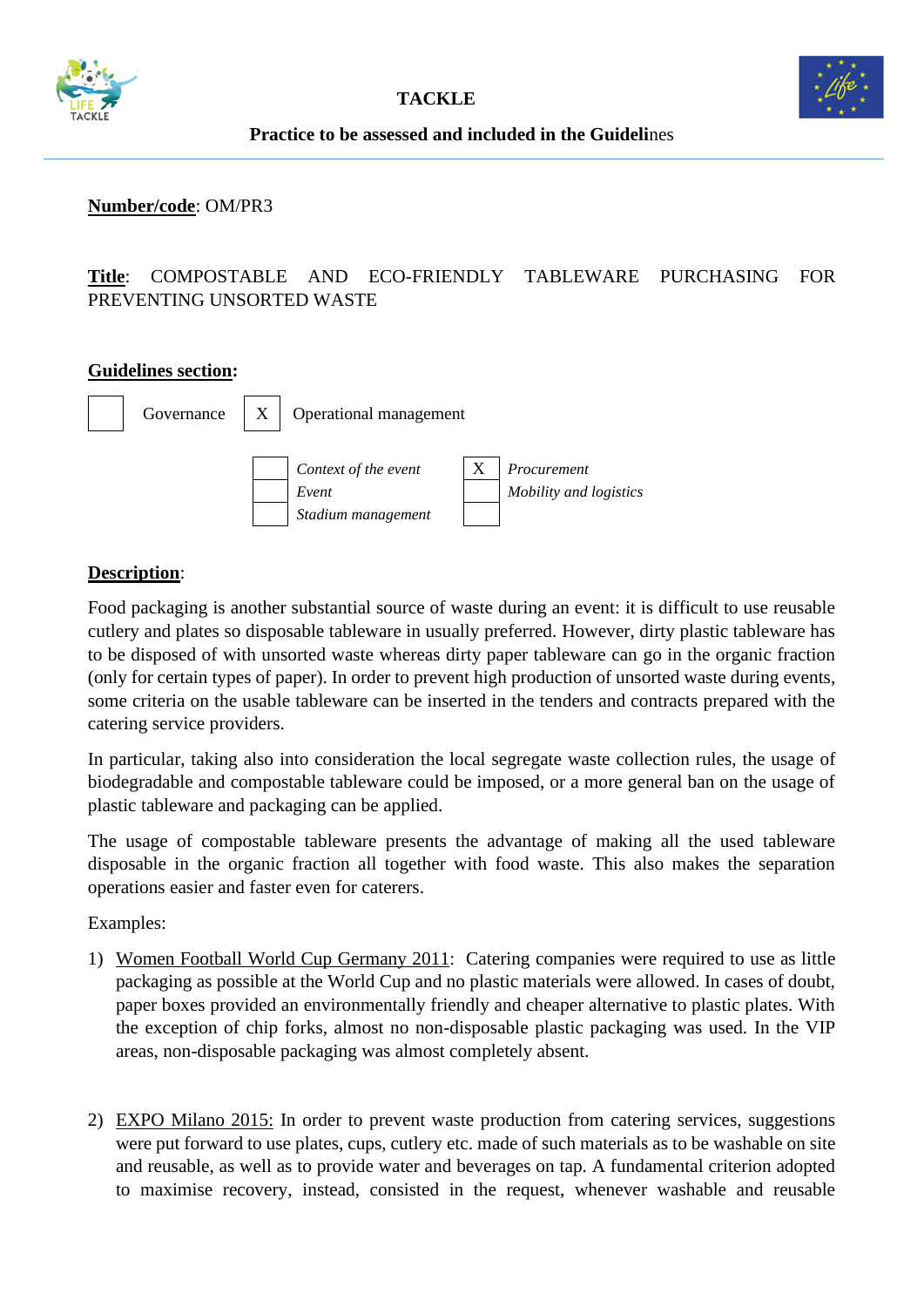tableware had not been provided for, to employ compostable and biodegradable (EN 13432 certified) disposable items, thereby simplifying the set of recommendations for visitors/clients regarding the correct sorting of waste produced by consumption activities within catering areas. At the end of July 2015 a thorough verification was carried out at all 168 food outlets on the Site in order to check the actual compliance with the provision and identify corrective actions whenever necessary. It turned out that only 57% of the used tableware was compostable, 4% was reusable and 37% was mixed. Therefore, even though the prevalent use of compostable disposable items was certainly a positive achievement, which definitely supported the effectiveness of actions carried out, the share of non- compostable disposable items was still relevant, especially in specific cases such as cutlery and ice-cream cups.

All considered, there was a certain amount of confusion concerning compostable and noncompostable materials. Furthermore, both visitors and staff encountered several difficulties in visually making out the difference between compostable and non-compostable polymers. Such issues could be solved if, for example, there were a unique, international colour coding for the different types of packaging materials, and in particular to make a distinction between compostable and non-compostable ones: colours are more readily understandable than the various certifying labels.

- 3) The Portland Trail Blazers divert nearly 90% of their operations waste from landfill (about 1,000 tons annually) through initiatives such as extensive, well-marked recycling stations for visitors and a food waste composting program with vendors. According to the Blazers, 100% of food waste at the arena is collected for composting, and all food and beverage service ware is compostable.
- 4) The San Francisco Giants found that while compostable food containers worked for their system, compostable plastic cups were not the right solution for them. When the Giants offered compostable cups in their ballpark, fans were confused and did not consistently compost them, so the cups ended up contaminating the recycling stream. The Giants changed their service ware options so all of their drinkware was recyclable, while the food packaging remained compostable. This simplified procedures and messaging and helped the team to achieve a diversion rate of nearly 90 percent.
- 5) Philadelphia Eagles: After changing cutlery, plates, napkins, and cups to compostable products, the Philadelphia Eagles struggled to find a compostable wrapper for their hot sandwiches. In partnership with their concessionaire, ArAmArK, they continued to ask for the product they needed and at the end of 2011 were finally able to find a compostable sandwich wrapper that met their quality standards.
- 6) Folsom Stadium, Colorado: In 2008, the University of Colorado Boulder Athletics Department partnered with the school's Environmental Center and Facilities Management Department to implement a "zero waste" system at Folsom Stadium. Athletics branded the effort "Ralphie's Green Stampede" (named for the school's mascot, Ralphie the buffalo) to market the program to potential corporate sponsors, and it worked: White Wave foods, Boulder Toyota, Eco-Products Inc., and the stadium concessionaire, Centerplate, all signed on with sponsorships that helped fund the up-front infrastructure and outreach costs. Dave Newport, Director of the Environmental Center, noted that the "zero waste" program had relatively low implementation costs, and he hopes that ongoing costs will go down over time as the price of compostable service ware becomes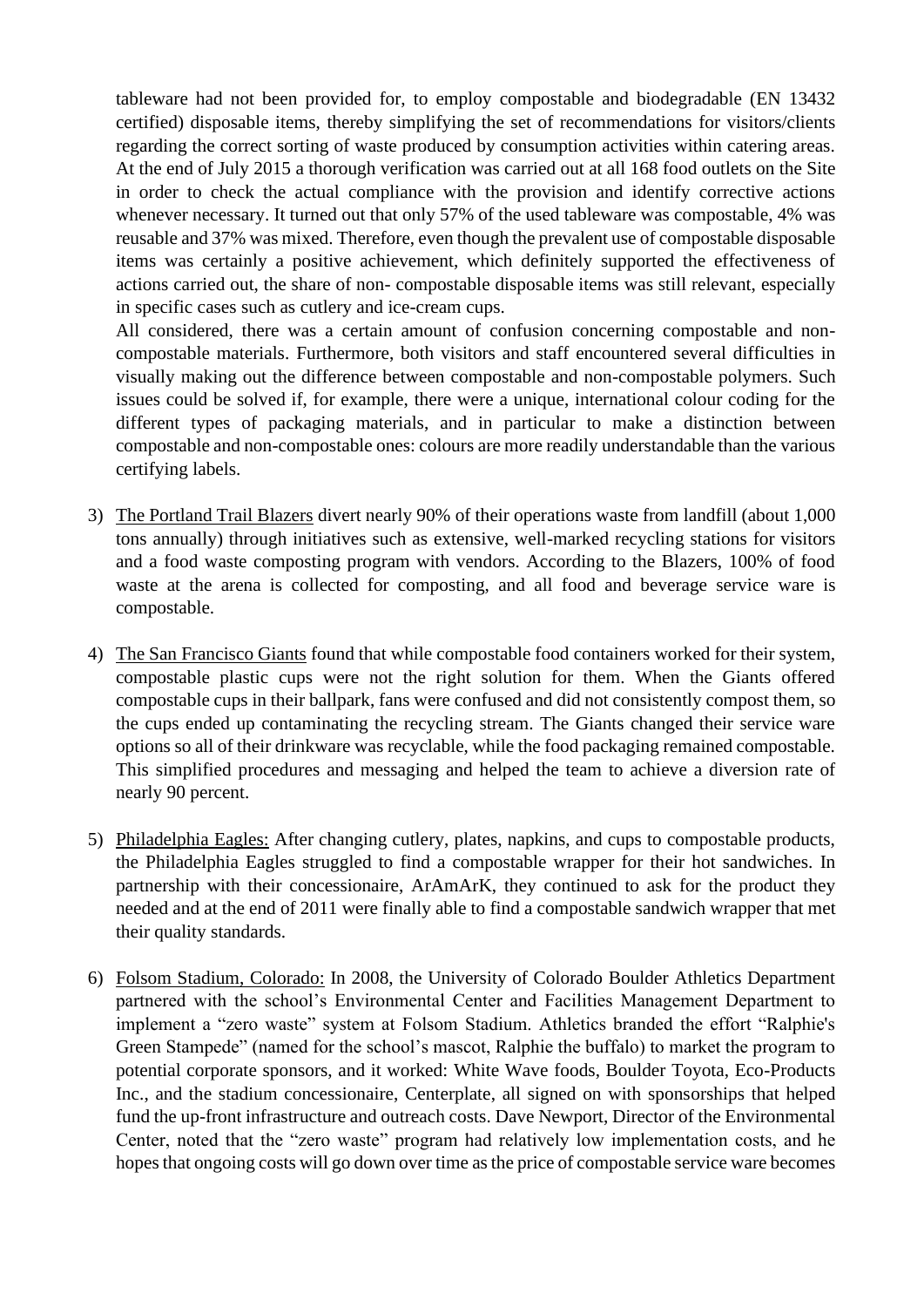closer to that of traditional fossil fuel–derived plastic disposables. "The program is also saving money thanks to reduced trash disposal costs," said Newport.

- 7) FIFA Men World Cup Germany 2006: Stadium kiosks served such items of food as sausages and schnitzels without additional packing. In addition, notice boards at stadium entrances and kiosks provided information on returnable beakers and separate collection of waste.
- 8) IOC replaces oil-based plastic material with plant-based plastic materials in catering and disposable tableware.
- 9) Resource Efficient Scotland: It suggests as best practices to use re-usable crockery, glassware, cutlery and tablecloths, but where disposable options are unavoidable use only compostable or recyclable alternatives like paper, wooden or biodegradable plastics (corn-starch). Ban nonrecyclable packaging like polystyrene.

### **Environmental benefits**:

Reduction of unsorted waste production and supporters' awareness raising towards environmental issues. Furthermore, if the venue is near a composting plant or a biogas plant all the organic waste can be turned in compost or biogas.

### **Economic benefits**:

Compostable tableware is actually more expensive than plastic and/or paper tableware.

### **Applicability and replicability potential**

The measure could be replicated in every stadium: the choice of the preferred material for tableware should be taken considering the local waste segregation rules and the waste facilities around the venue.

#### **Sources**

[Women Football World Cup Germany 2011](https://www.fifa.com/mm/document/afsocial/environment/01/57/12/83/fwwc2011green_goal_legacy_report_en.pdf) (pp. 36-37)

[EXPO Milano 2015](http://www.minambiente.it/sites/default/files/archivio/allegati/impronta_ambientale/the_expo_we_learned_EN_web.pdf)

[Portland Trail Blazers, S.Francisco Giants, Colorado Boulders and Philadelphia Eagles \(](https://www.nrdc.org/sites/default/files/sports-venue-composting-guide.pdf)pp. 9, 13-14, 21)

[France Guidelines for Sustainalbe Evets Communication](http://developpement-durable.sports.gouv.fr/m/ressources/details/eco-communication-vers-une-communication-plus-eco-responsable/225) (p. 33)

[FIFA World Cup Germany 2006](https://www.oeko.de/oekodoc/292/2006-011-en.pdf) (pp.12, 53)

[ICO](https://stillmed.olympic.org/media/Document%20Library/OlympicOrg/IOC/What-We-Do/celebrate-olympic-games/Sustainability/IOC-Sustainability-Report-2018.pdf) (p.47)

[Resource Efficient Scotland](https://www.resourceefficientscotland.com/sites/default/files/How%20to%20plan%20&%20deliver%20environmentally%20sustainable%20events.pdf) (p.11)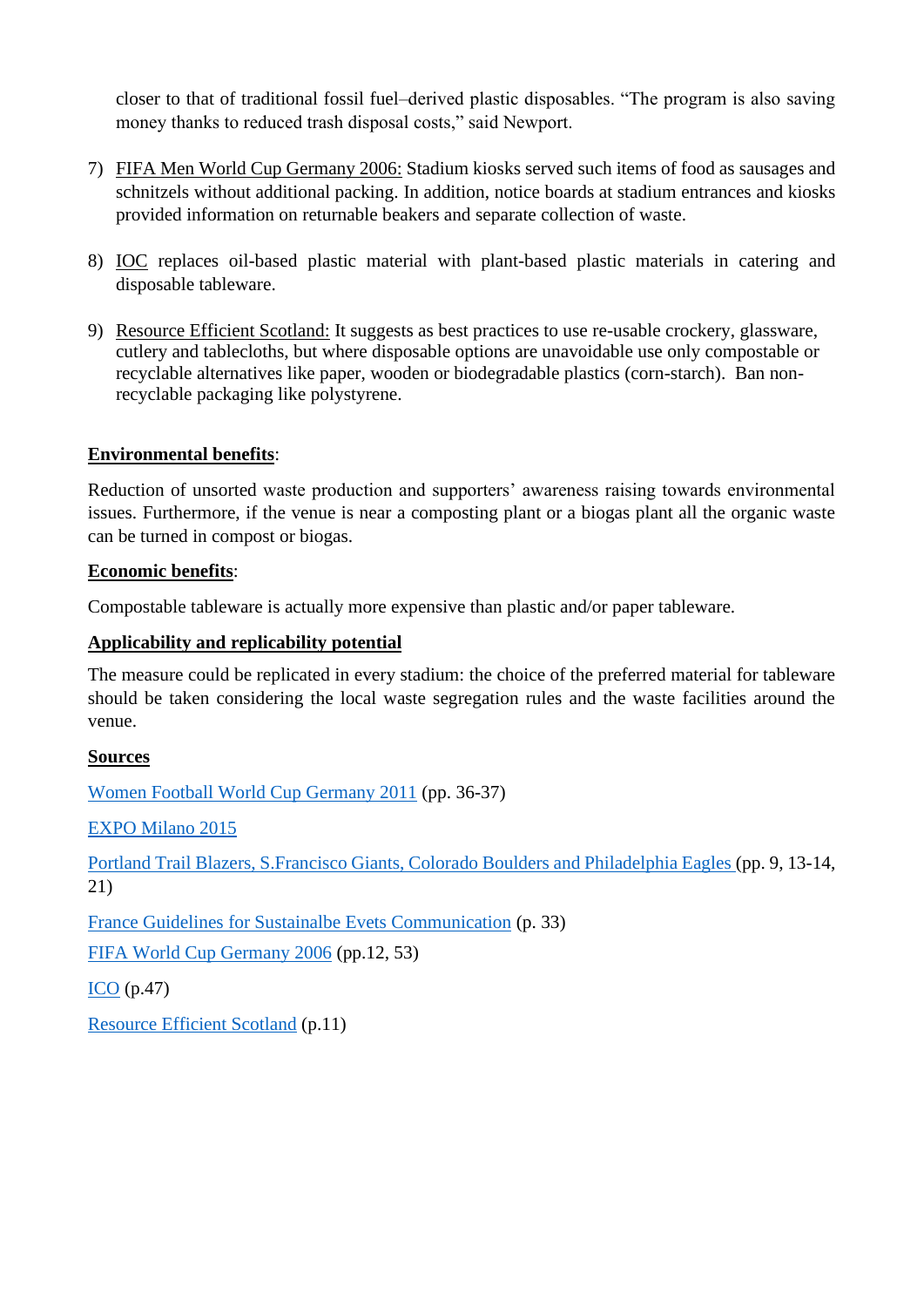## **Case studies:**

1

# **EXPO Milano 2015**

During our desk research, we did not find precise data on the environmental benefits and economic costs of this practice, but we analysed the case study of the EXPO Milano 2015, from which we can draw some considerations<sup>1</sup>.

In order to prevent waste production from catering services, the Milano Expo 2015 promoted the use of eco-friendly products for tableware (plates, cups, cutlery etc.) – i.e. washable on site and reusable – as well as to provide water and beverages on tap. Where washable and reusable tableware was not provided, compostable and biodegradable (EN 13432 certified) disposable tableware was used, offering recommendations to visitors/customers regarding the correct separate collection of waste produced by consumption activities within the catering areas.

At the end of July 2015 a thorough verification was carried out at all 168 food outlets on the site in order to check the actual compliance with the provision and identify corrective actions whenever necessary. It turned out that only 57% of the used tableware was compostable, 4% was reusable and 37% was mixed. Therefore, even though the prevalent use of compostable disposable items was certainly a positive achievement, which definitely supported the effectiveness of the actions carried out, the share of non-compostable disposable items was still high, especially in cases such as cutlery and ice-cream cups.

The catering operators summarised the most recurring situations that led to the lack of full compliance to the provision as follows:

- some precooked foods were distributed in the same packaging (made of plastic or composite materials) that was used for their conservation and transportation prior to the arrival at the venue;

- it was objectively hard to promptly find suitable materials for the specific product served and proceed to branding beforehand;

- some operators found it difficult to recognise certification marks or obtain the related guarantees from their suppliers;

- following the large visitor turnout in the final months, some participants turned to new types of disposables, due to the running out of previous stocks of compostable items;

- as the closing of the event approached, almost all washable items were withdrawn and replaced with compostable and non-compostable disposable ones due to logistics and dismantling reasons.

- In order to provide information to visitors and clients, Expo 2015 issued a notice, displayed in the most visible spots, to indicate at each food outlet which containers were made of compostable and biodegradable materials. Nevertheless, there was still a certain amount of confusion among visitors and staff concerning compostable and non-compostable materials. Both visitors and staff encountered several difficulties in visually making out the difference between compostable and non-compostable polymers. Such issues could be solved if, for example, there were a unique, international colour coding for the different types of packaging materials, and in particular to make a distinction between compostable and non-compostable ones: colours are more readily understandable than the various certifying labels.

[https://www.minambiente.it/sites/default/files/archivio/allegati/impronta\\_ambientale/the\\_expo\\_we\\_learned\\_EN\\_w](https://www.minambiente.it/sites/default/files/archivio/allegati/impronta_ambientale/the_expo_we_learned_EN_web.pdf) [eb.pdf](https://www.minambiente.it/sites/default/files/archivio/allegati/impronta_ambientale/the_expo_we_learned_EN_web.pdf)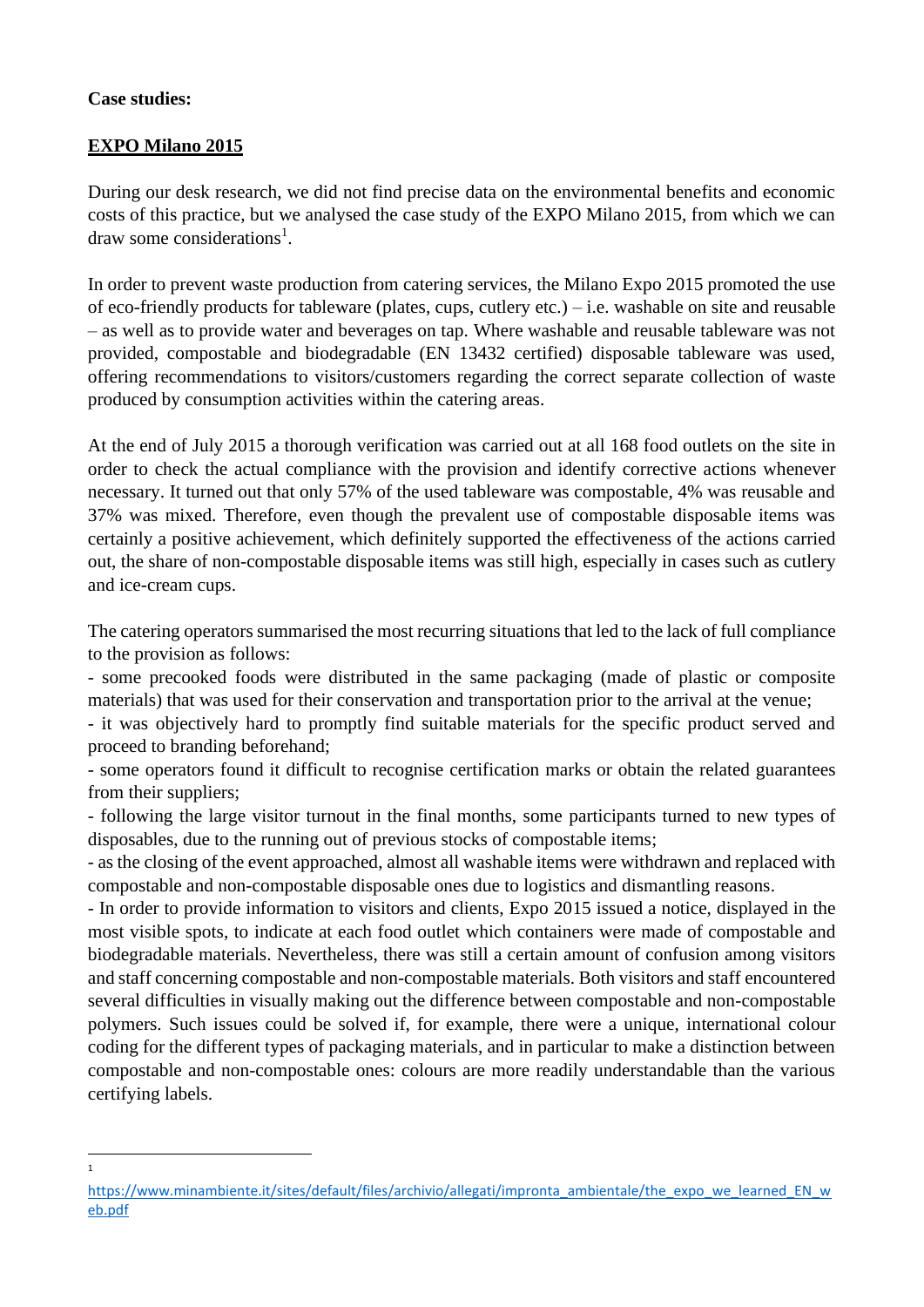All of this hindered the positive environmental impacts of this practice derived from the reduction of unsorted waste production. Economic costs were higher since compostable tableware is actually more expensive than plastic and/or paper tableware.

## **The San Francisco Giants and the Municipality of San Francisco**

The San Francisco Giants declared to have achieved a waste diversion rate of nearly 90 percent (57 percent in 2009, 75 percent in 2010, 85.2 percent in 2011, 94.7 percent in 2012, 94.1 percent in 2013 and 95.7 percent in 2014, 94.8 percent in 2015), through the use of recyclable and compostable materials, including cans, bottles, plastic cups, cardboard, paper, wood pallets, electronic components, light bulbs, batteries, cooking grease, food waste and grass clippings. They are considered to be the single largest contributor to the San Francisco Compost Program<sup>2</sup>. However, a similar problem to that of EXPO Milano was highlighted: when they offered compostable cups in their ballpark, fans were confused and did not consistently compost them, so the cups ended up contaminating the recycling stream<sup>3</sup>.

An interesting article written by a US environmental attorney pointed out that compostable plastics is not a solution, for three main reasons4:

For years, San Francisco has used compostable plastic containers, cups and cutlery because it's supposed to be the better environmental choice. But in practice, the municipality isn't composting some or even most of it, so they are brought to the landfill. Again, the reason is that, with the exception of "biobags" and other clearly marked items, it's extremely hard for sorters to distinguish between traditional plastic and compostable plastic, not only at the consumer level, but also at the composting facility.

Another reason that hampers the environmental benefits of this practice and that should be taken into consideration relates to the fact that compostable plastic can take longer to decompose (industrial composting is necessary to heat the bioplastic to a high enough temperature that allows microbes to break it down). If they end up in marine environments, they'll function similarly to petroleum-based plastic, breaking down into micro-sized pieces, lasting for decades, and presenting a danger to marine  $life^5$ .

In addition, it can expose compost to hazardous fluorinated substances, such as PFAS and PFOS. It can either be made by extracting sugar from plants like corn and sugarcane to convert into polylactic acids (PLAs), or it can be made from polyhydroxyalkanoates (PHAs) engineered from microorganisms. These chemicals keep grease and water from sticking to disposable foodware. Studies have linked them to numerous health impacts, including hormone disruption, immune system dysfunction and cancer. Portland, Oregon has even told residents to leave compostable containers out of their green bins.

<sup>2</sup> <https://www.mlb.com/giants/ballpark/green-initiatives>

<sup>3</sup> <https://www.nrdc.org/sites/default/files/sports-venue-composting-guide.pdf> ; p. 13

<sup>4</sup> <https://www.sfexaminer.com/news-columnists/compostable-containers-dont-end-up-where-you-think-they-do/>

<sup>5</sup> [https://www.nationalgeographic.com/environment/article/are-bioplastics-made-from-plants-better-for](https://www.nationalgeographic.com/environment/article/are-bioplastics-made-from-plants-better-for-environment-ocean-plastic)[environment-ocean-plastic](https://www.nationalgeographic.com/environment/article/are-bioplastics-made-from-plants-better-for-environment-ocean-plastic)